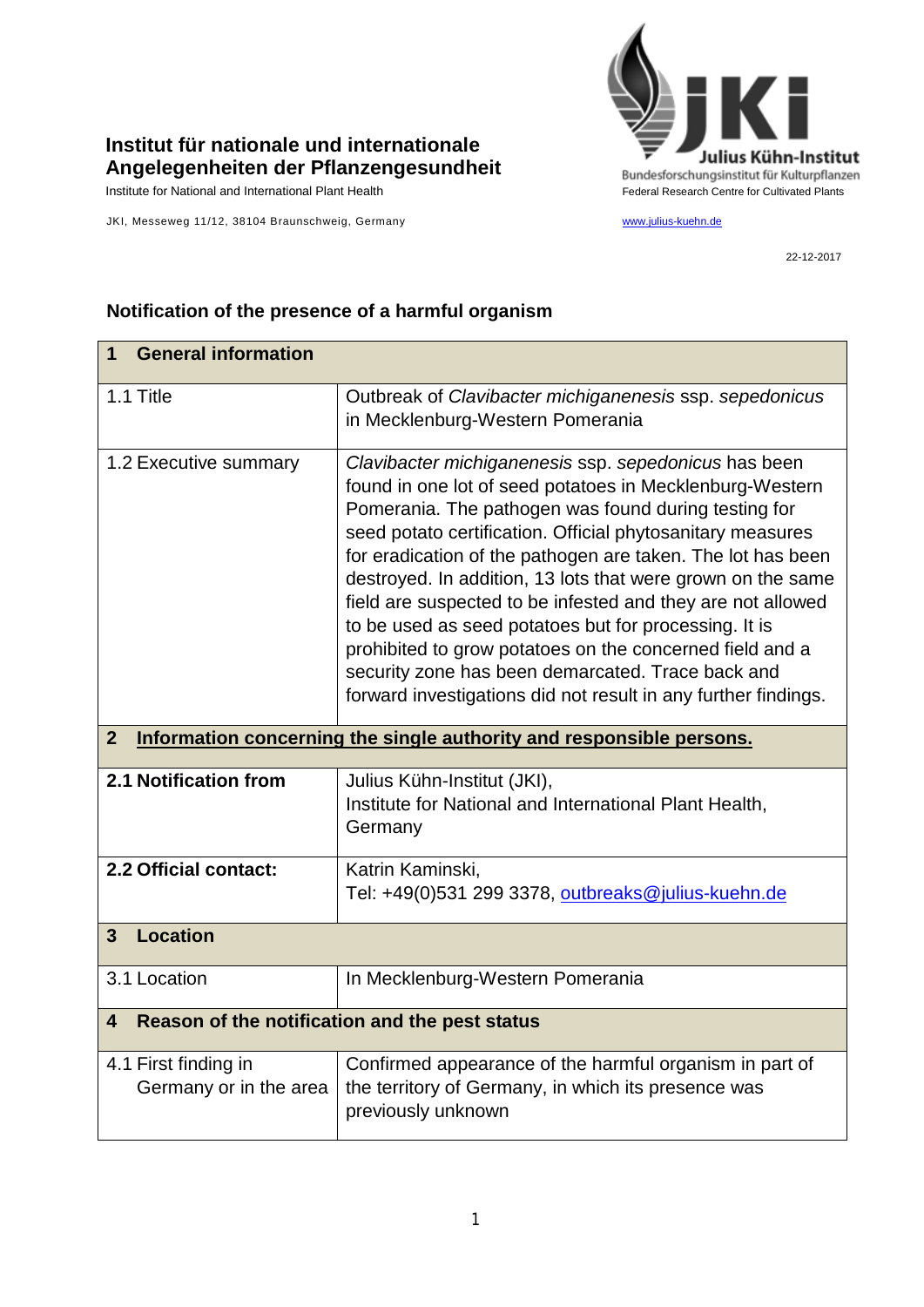| 4.2 Pest status of the area where the<br>harmful organism has been found                                                              | Present, under eradication, in specific<br>parts of the area           |  |  |
|---------------------------------------------------------------------------------------------------------------------------------------|------------------------------------------------------------------------|--|--|
| present, after the official confirmation.                                                                                             |                                                                        |  |  |
| 4.3 Pest status in Germany before the<br>official confirmation of the presence, or<br>suspected presence, of the harmful<br>organism. | Present, few occurrences, under official<br>control                    |  |  |
| 4.4 Pest status in Germany after the official<br>confirmation of the presence of the<br>harmful organism.                             | Present, few occurrences, under official<br>control                    |  |  |
| Finding, sampling, testing and confirmation of the harmful organism.<br>$5\phantom{.0}$                                               |                                                                        |  |  |
| 5.1 How the presence or appearance of<br>the harmful organism was found.                                                              | Pest related official survey: testing for<br>seed potato certification |  |  |
| 5.2 Date of finding:                                                                                                                  | 02-11-2017                                                             |  |  |
| 5.3 Sampling for laboratory analysis.                                                                                                 | 19-10-2017                                                             |  |  |
| 5.4 Date of official confirmation of the<br>harmful organism's identity.                                                              | 07-12-2017                                                             |  |  |
| Infested area, and the severity and source of the outbreak in that area.<br>6                                                         |                                                                        |  |  |
|                                                                                                                                       |                                                                        |  |  |
| 6.1 Size and delimitation of the infested<br>area.                                                                                    | 2 <sub>ha</sub>                                                        |  |  |
| 6.2 Characteristics of the infested area and<br>its vicinity.                                                                         | Open air - production areas: field                                     |  |  |
| 6.3 Infested plant(s), plant product(s) and<br>other object(s).                                                                       | Solanum tuberosum (seed potatoes)                                      |  |  |
| 6.4 Source of the outbreak.                                                                                                           | Unknown                                                                |  |  |
| <b>Official phytosanitary measures.</b><br>7                                                                                          |                                                                        |  |  |
| 7.1 Adoption of official phytosanitary<br>measures.                                                                                   | Official phytosanitary measures have<br>been taken:                    |  |  |